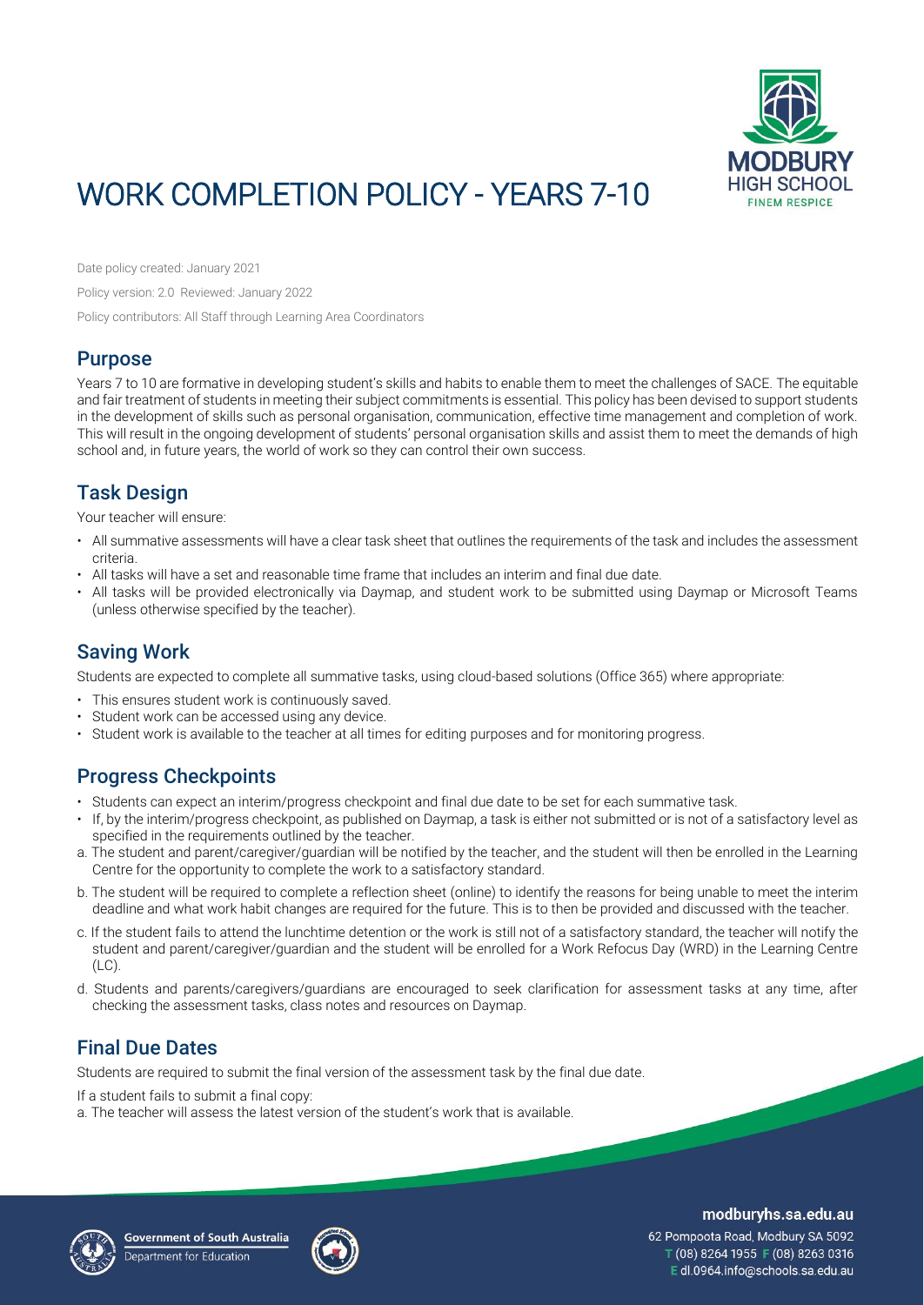

- b. If the work is not available the teacher will make a record on Daymap (under Assessment Task) of Work Not Submitted and the task will be graded as a zero.
- c. The teacher will phone the student's parent/caregiver/guardian to discuss this outcome. A summary of this discussion will be noted under the student's profile on Daymap.
	- i. If initial contact via telephone could not occur, then an email with a "read receipt" will be sent.
- ii. If the email is not read within 48 hours a phone call should be made to follow up with the parents/caregivers/guardians.

All assessment results will be published on Daymap.

### **Extensions**

 $\overline{2}$ 

- Students who require an extension will have to provide evidence of reasonable progress with the set work, before a request for an extension is considered. This request must be supported by a written explanation from parents/caregivers/guardians outlining a significant issue that impacted the student's ability to complete the work.
- Any extension must be negotiated with the subject teacher at least 24 hours prior to the due date and will be recorded on Daymap. Extensions will also be provided for emergencies on the due date.
- Computer related problems preventing the submission of an assessment are not a valid reason for non-submission. It is the student's responsibility to keep backups of electronic work and are expected to use cloud-based platforms like Office 365.

### Persistent Work Completion Referrals

- Students who receive persistent work completion referrals within a Learning Area will be referred to the Learning Area Coordinator. The Learning Area Coordinator will organise a student/parent/caregiver/guardian meeting to determine what the issues with completing work for that subject are and to find a way to help improve that student's achievement in the given subject.
- Students who receive persistent work completion referrals across multiple learning areas will be referred to their Year Level Leader. The Year Level Leader will organise a student/parent/caregiver/guardian meeting, with a counsellor present, to develop a homework routine and learning goal plan to improve student achievement.

### Roles and Responsibilities

#### **Student**

To manage their time effectively and submit all assessments on their due dates.

To use Daymap for accessing information regarding assessment tasks, feedback and grades.

To seek help, support and clarification from teachers, where required, so that they can submit all assessments by their due dates. To apply for extensions in time where there are issues, in line with the policy above.

#### Parent/Caregiver/Guardian

Access Daymap regularly for information about assessments, grades and feedback. Communicate with teachers when required regarding work completion.

### **Teacher**

To set clear assessment tasks, with adequate interim and final due dates that enable students to meet the expectations of the assessment.

To ensure that all assessment tasks, grades and feedback are provided on Daymap, and published in a timely manner. To provide students with the explicit teaching, help and support required for them to be able to successfully complete assessments in the time limits set.

To place students in the LC at lunchtime for Work Completion if assessments are not submitted by the interim due date. To follow up non-completion of tasks, and negotiate alternative ways with students and their families in which the student can complete the required work to at least a minimum satisfactory standard through enrolment in the Learning Centre. To inform the Learning Area Coordinator of any potential issues regarding work completion and assistance required.





modburyhs.sa.edu.au

62 Pompoota Road, Modbury SA 5092 T (08) 8264 1955 F (08) 8263 0316 Edl.0964.info@schools.sa.edu.au